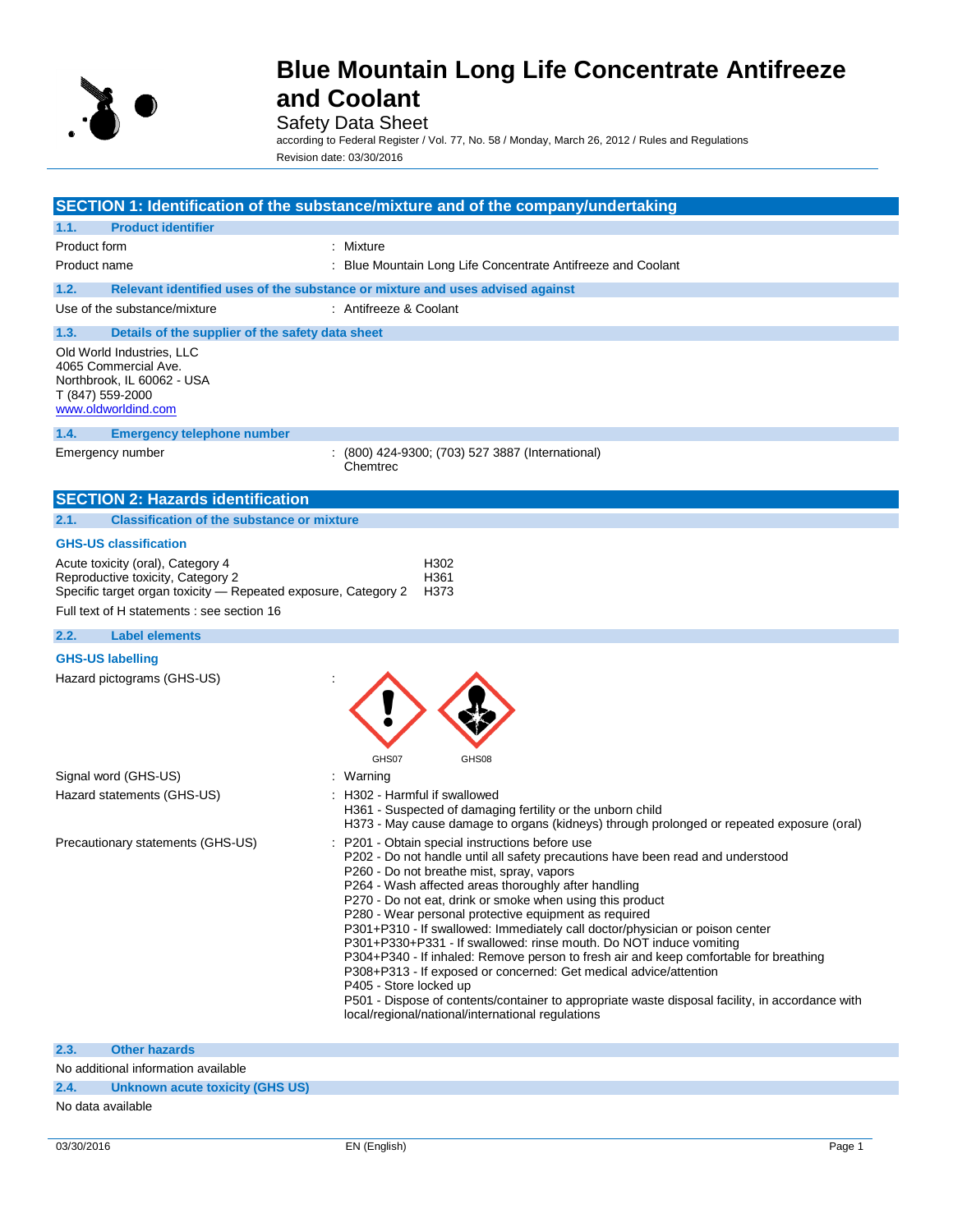Safety Data Sheet

according to Federal Register / Vol. 77, No. 58 / Monday, March 26, 2012 / Rules and Regulations

#### **SECTION 3: Composition/information on ingredients**

#### **3.1. Substance**

#### Not applicable

#### **3.2. Mixture**

| <b>Name</b>                | <b>Product identifier</b> | % by wt       | <b>GHS-US classification</b>                                                               |
|----------------------------|---------------------------|---------------|--------------------------------------------------------------------------------------------|
| ethylene glycol            | (CAS No) 107-21-1         | $90 - 97$     | Acute Tox. 4 (Oral), H302                                                                  |
| diethylene glycol          | (CAS No) 111-46-6         | < 5           | Acute Tox. 4 (Oral), H302<br>STOT RE 2, H373                                               |
| water                      | (CAS No) 7732-18-5        | < 4           | Not classified                                                                             |
| potassium 2-ethylhexanoate | (CAS No) 3164-85-0        | $<$ 3         | Repr. 2, H361                                                                              |
| denatonium benzoate        | (CAS No) 3734-33-6        | $30 - 50$ ppm | Acute Tox. 4 (Oral), H302<br>Skin Irrit. 2, H315<br>Eye Irrit. 2A, H319<br>STOT SE 3. H335 |

| <b>SECTION 4: First aid measures</b>                                |                                                                                                                                                                                                                                                                                                                                                                                                                                                                                                                                    |  |
|---------------------------------------------------------------------|------------------------------------------------------------------------------------------------------------------------------------------------------------------------------------------------------------------------------------------------------------------------------------------------------------------------------------------------------------------------------------------------------------------------------------------------------------------------------------------------------------------------------------|--|
| <b>Description of first aid measures</b><br>4.1.                    |                                                                                                                                                                                                                                                                                                                                                                                                                                                                                                                                    |  |
| First-aid measures general                                          | : Never give anything by mouth to an unconscious person. IF exposed or concerned: Get<br>medical advice/attention.                                                                                                                                                                                                                                                                                                                                                                                                                 |  |
| First-aid measures after inhalation                                 | : If breathing is difficult, remove victim to fresh air and keep at rest in a position comfortable for<br>breathing. If not breathing, give artificial respiration. If breathing is difficult, give oxygen. If you<br>feel unwell, seek medical advice.                                                                                                                                                                                                                                                                            |  |
| First-aid measures after skin contact                               | Remove contaminated clothing. Wash with plenty of soap and water. Wash contaminated<br>clothing before reuse. If skin irritation occurs: Rinse immediately with plenty of water (for at<br>least 15 minutes), Get medical advice/attention.                                                                                                                                                                                                                                                                                        |  |
| First-aid measures after eye contact                                | Remove contact lenses, if present and easy to do. Continue rinsing. Rinse immediately with<br>plenty of water for 15 minutes, lifting lower and upper lids. If eye irritation persists: Get medical<br>advice and attention.                                                                                                                                                                                                                                                                                                       |  |
| First-aid measures after ingestion                                  | : Obtain emergency medical attention. Rinse mouth. If the person is fully conscious, make<br>him/her drink two glasses of water. Never give an unconscious person anything to drink. Do<br>NOT induce vomiting. Call a POISON CENTER/doctor/physician if you feel unwell. If medical<br>advice is delayed, and if the person has swallowed a moderate volume of material (a few<br>ounces), then give three to four ounces of hard liquor, such as whiskey. For children, give<br>proportionally less liquor, according to weight. |  |
| 4.2.<br>Most important symptoms and effects, both acute and delayed |                                                                                                                                                                                                                                                                                                                                                                                                                                                                                                                                    |  |
| Symptoms/injuries                                                   | : Causes damage to organs (kidneys) Oral. Suspected of damaging fertility or the unborn child.                                                                                                                                                                                                                                                                                                                                                                                                                                     |  |
| Symptoms/injuries after skin contact                                | : Causes skin irritation.                                                                                                                                                                                                                                                                                                                                                                                                                                                                                                          |  |
| Symptoms/injuries after eye contact                                 | Causes serious eye damage.                                                                                                                                                                                                                                                                                                                                                                                                                                                                                                         |  |
| Symptoms/injuries after ingestion                                   | Swallowing a small quantity of this material will result in serious health hazard. The lethal dose<br>in humans is estimated to be 100 mL (3 oz).                                                                                                                                                                                                                                                                                                                                                                                  |  |

#### **4.3. Indication of any immediate medical attention and special treatment needed**

A more effective intravenous antidote for physician uses is 4-methylpyrazaole, a potent inhibitor of alcohol dehydrogenases, which effectively blocks the formation of toxic metabolites of ethylene glycol. It has been used to decrease the metabolic consequences of ethylene glycol poisoning before metabolic acidosis coma, seizures, and renal failure have occured.

| <b>SECTION 5: Firefighting measures</b> |                                                       |                                                                                                                                                                                                                                                         |
|-----------------------------------------|-------------------------------------------------------|---------------------------------------------------------------------------------------------------------------------------------------------------------------------------------------------------------------------------------------------------------|
| 5.1.                                    | <b>Extinguishing media</b>                            |                                                                                                                                                                                                                                                         |
|                                         | Suitable extinguishing media                          | : Dry powder. Water fog. Fine water spray. Foam. Carbon dioxide. Dry chemical powder. Sand.                                                                                                                                                             |
|                                         | Unsuitable extinguishing media                        | : Do not use a heavy water stream. May spread fire.                                                                                                                                                                                                     |
| 5.2.                                    | Special hazards arising from the substance or mixture |                                                                                                                                                                                                                                                         |
| Fire hazard                             |                                                       | : During a fire, smoke may contain the original material in addition to combustion products of<br>varying composition which may be toxic and/or irritating. Combustion products may include and<br>are not limited to: Carbon monoxide, Carbon dioxide. |
| Reactivity                              |                                                       | : No dangerous reactions known under normal conditions of use.                                                                                                                                                                                          |
| 5.3.                                    | <b>Advice for firefighters</b>                        |                                                                                                                                                                                                                                                         |
|                                         | Firefighting instructions                             | : Use water spray or fog for cooling exposed containers. Exercise caution when fighting any<br>chemical fire. Prevent fire fighting water from entering the environment.                                                                                |
| Protection during firefighting          |                                                       | : Do not enter fire area without proper protective equipment, including respiratory protection.                                                                                                                                                         |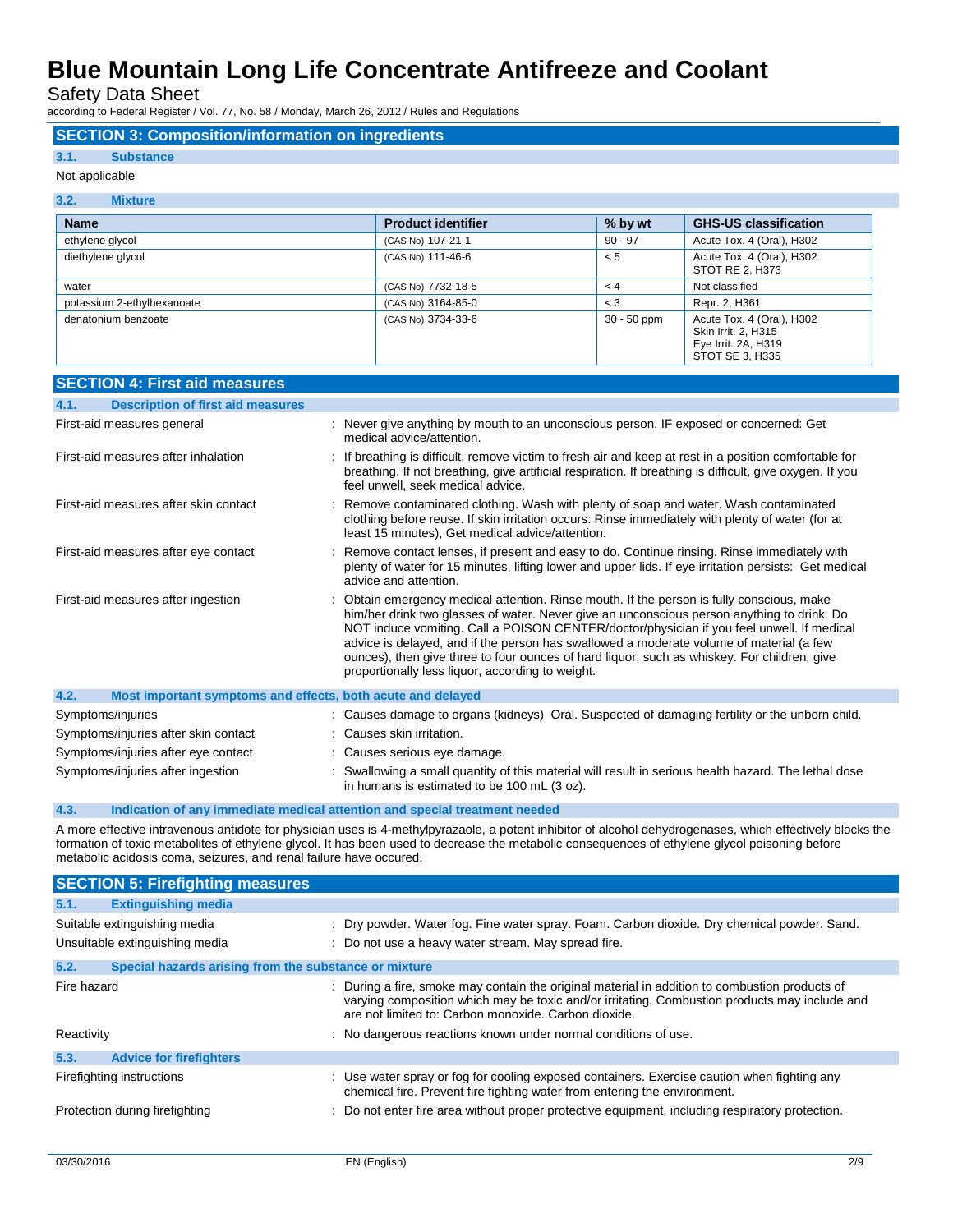Safety Data Sheet

according to Federal Register / Vol. 77, No. 58 / Monday, March 26, 2012 / Rules and Regulations

Special protective equipment for fire fighters : Wear positive pressure self-contained breathing apparatus (SCBA). Protective fire fighting clothing (includes fire-fighting helmet, coat, pants, boots and gloves).

|        | <b>SECTION 6: Accidental release measures</b>                                                           |                                                                                                                                                                                                                                                                              |  |
|--------|---------------------------------------------------------------------------------------------------------|------------------------------------------------------------------------------------------------------------------------------------------------------------------------------------------------------------------------------------------------------------------------------|--|
| 6.1.   | Personal precautions, protective equipment and emergency procedures                                     |                                                                                                                                                                                                                                                                              |  |
| 6.1.1. | For non-emergency personnel<br>Emergency procedures                                                     | : Evacuate unnecessary personnel.                                                                                                                                                                                                                                            |  |
| 6.1.2. | For emergency responders<br>Protective equipment                                                        | : Equip cleanup crew with proper protection. Refer to section 8.2.                                                                                                                                                                                                           |  |
|        | <b>Emergency procedures</b>                                                                             | : Ventilate area.                                                                                                                                                                                                                                                            |  |
| 6.2.   | <b>Environmental precautions</b>                                                                        |                                                                                                                                                                                                                                                                              |  |
|        | Prevent entry to sewers and public waters. Notify authorities if liquid enters sewers or public waters. |                                                                                                                                                                                                                                                                              |  |
| 6.3.   | Methods and material for containment and cleaning up                                                    |                                                                                                                                                                                                                                                                              |  |
|        | Methods for cleaning up                                                                                 | : Soak up spills with inert solids, such as clay or diatomaceous earth as soon as possible. Collect<br>spillage. Small quantities of liquid spill: take up in non-combustible absorbent material and<br>shovel into container for disposal. Store away from other materials. |  |

#### **6.4. Reference to other sections**

For further information refer to section 13. For further information refer to section 8: "Exposure controls/personal protection".

| <b>SECTION 7: Handling and storage</b>                                                                                                                                                                                                                                                                                                                            |  |  |
|-------------------------------------------------------------------------------------------------------------------------------------------------------------------------------------------------------------------------------------------------------------------------------------------------------------------------------------------------------------------|--|--|
|                                                                                                                                                                                                                                                                                                                                                                   |  |  |
| : Wash hands and other exposed areas with mild soap and water before eating, drinking or<br>smoking and when leaving work. Provide good ventilation in process area to prevent formation<br>of vapor. Obtain special instructions before use. Do not handle until all safety precautions have<br>been read and understood.                                        |  |  |
| : Do not eat, drink or smoke when using this product. Wash affected areas thoroughly after<br>handling.                                                                                                                                                                                                                                                           |  |  |
| Conditions for safe storage, including any incompatibilities                                                                                                                                                                                                                                                                                                      |  |  |
| : Keep only in the original container in a cool, well ventilated place away from : Heat sources.<br>Keep container closed when not in use. Product may become solid at temperatures below -18<br>°C (0 °F). Do not store near food, foodstuffs, drugs or potable water supplies. Do not cut, drill,<br>weld, use a blowtorch on, etc. containers even when empty. |  |  |
| : Keep away from strong acids, strong bases and oxidizing agents.                                                                                                                                                                                                                                                                                                 |  |  |
| : Sources of ignition.                                                                                                                                                                                                                                                                                                                                            |  |  |
|                                                                                                                                                                                                                                                                                                                                                                   |  |  |
|                                                                                                                                                                                                                                                                                                                                                                   |  |  |

```
No additional information available
```

| <b>SECTION 8: Exposure controls/personal protection</b> |                           |  |
|---------------------------------------------------------|---------------------------|--|
| 8.1.                                                    | <b>Control parameters</b> |  |

| ethylene glycol (107-21-1) |                                |                                              |  |
|----------------------------|--------------------------------|----------------------------------------------|--|
| <b>ACGIH</b>               | ACGIH TWA (mg/m <sup>3</sup> ) | $10 \text{ mg/m}^3$                          |  |
| <b>ACGIH</b>               | Remark (ACGIH)                 | Upper Respiratory Tract (URT) & Eye irritant |  |
| <b>OSHA</b>                | Not applicable                 |                                              |  |

### **8.2. Exposure controls**

Personal protective equipment : Avoid all unnecessary exposure. Gloves. Safety glasses.



Hand protection **in the case of the contract of the contract of the contract of the contract of the contract of the contract of the contract of the contract of the contract of the contract of the contract of the contract o** 

Eye protection **in the contract of the Chemical goggles or safety glasses.** 

Respiratory protection : Respiratory protection not required in normal conditions. If exposed to levels above exposure limits wear appropriate respiratory protection.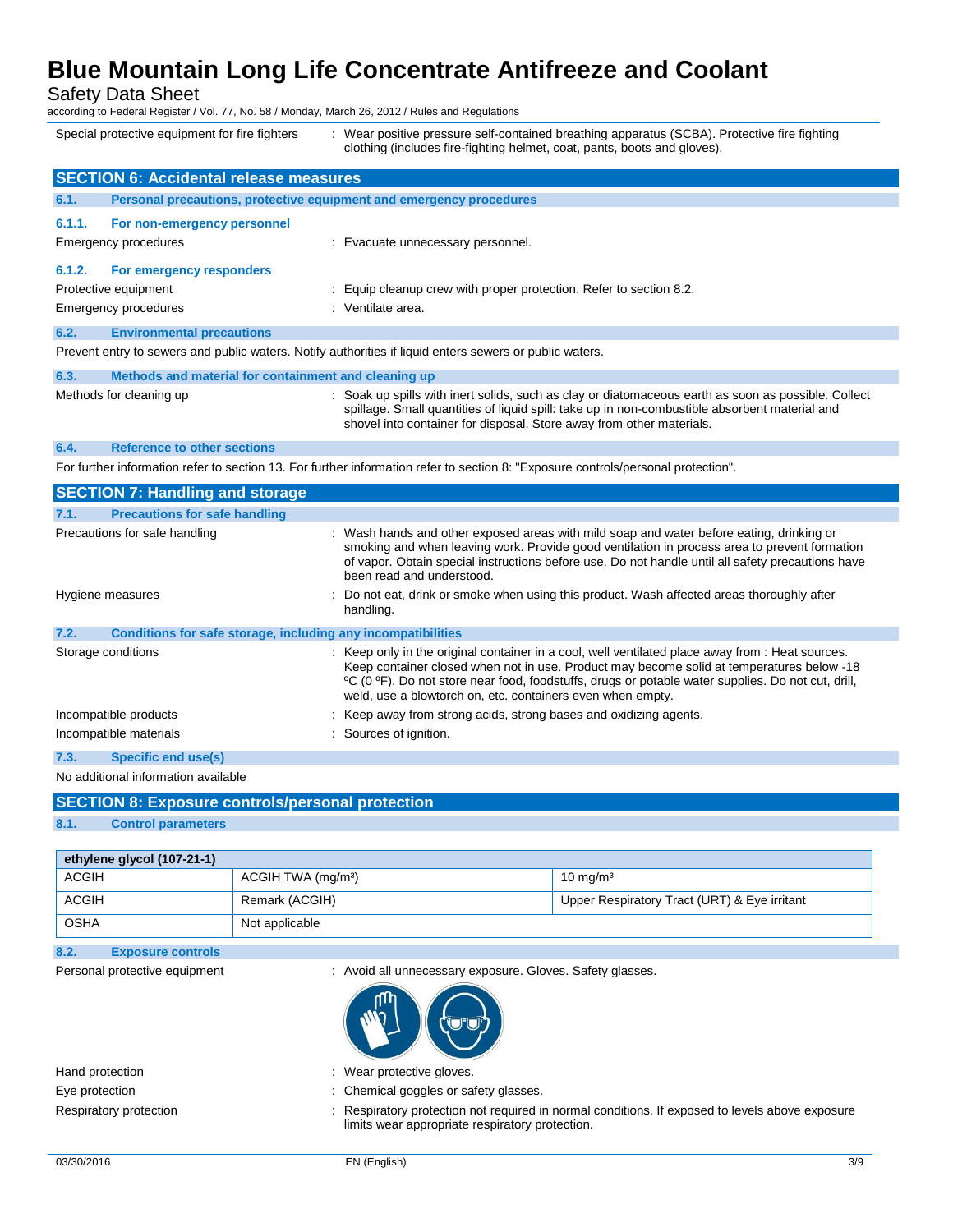Safety Data Sheet

according to Federal Register / Vol. 77, No. 58 / Monday, March 26, 2012 / Rules and Regulations

Other information **Other information** : Do not eat, drink or smoke during use. **SECTION 9: Physical and chemical properties 9.1. Information on basic physical and chemical properties** Physical state in the state in the state of the state in the state in the state in the state in the state in the state in the state in the state in the state in the state in the state in the state in the state in the state Color **Color** : Slightly yellow to green Green Odor : Mild Odor threshold **in the state of the state of the state of the state of the state of the state of the state of the state of the state of the state of the state of the state of the state of the state of the state of the stat** pH 50% water solution : 8 Relative evaporation rate (butylacetate=1) : Nil Freezing point  $\qquad \qquad : \qquad -18 \text{ °C (0 °F)}$ Boiling point : 158 °C (317 °F) Flash point : 116 °C (241 ºF) [100% Ethylene Glycol] *ASTM D56* Auto-ignition temperature : 400 °C (752 ºF) [100% Ethylene Glycol] *Literature* Decomposition temperature : No data available Flammability (solid, gas) **in the set of the set of the set of the set of the set of the set of the set of the set of the set of the set of the set of the set of the set of the set of the set of the set of the set of the s** Vapor pressure : < 0.1 @ 20 °C Relative vapor density at 20 °C : No data available Specific Gravity : 1.12 Density : 1.12 kg/l (9.34 lbs/gal) Solubility : Water: Complete Log Pow **:** No data available Log Kow **: No data available** Viscosity, kinematic **intervalse in the Contract of Contract Available** : No data available Viscosity, dynamic **intervalse in the Contract of Contract Available** : No data available Explosive properties : Not applicable. Oxidizing properties in the state of the state of the Society of the Society of the Society of the Society of the Society of the Society of the Society of the Society of the Society of the Society of the Society of the Soc Explosive limits  $\qquad \qquad$  : 3.2 - 15.3 vol %

**9.2. Other information**

VOC content : 0 %

|                                                                   | <b>SECTION 10: Stability and reactivity</b>                                       |                                      |     |
|-------------------------------------------------------------------|-----------------------------------------------------------------------------------|--------------------------------------|-----|
| 10.1.                                                             | <b>Reactivity</b>                                                                 |                                      |     |
|                                                                   | No dangerous reactions known under normal conditions of use.                      |                                      |     |
| 10.2.                                                             | <b>Chemical stability</b>                                                         |                                      |     |
| Stable.                                                           |                                                                                   |                                      |     |
| 10.3.                                                             | <b>Possibility of hazardous reactions</b>                                         |                                      |     |
|                                                                   | Hazardous polymerization will not occur.                                          |                                      |     |
| 10.4.                                                             | <b>Conditions to avoid</b>                                                        |                                      |     |
|                                                                   | Extremely high or low temperatures. Keep away from any flames or sparking source. |                                      |     |
| 10.5.                                                             | <b>Incompatible materials</b>                                                     |                                      |     |
|                                                                   | Keep away from strong acids, strong bases and oxidizing agents.                   |                                      |     |
| 10.6.                                                             | <b>Hazardous decomposition products</b>                                           |                                      |     |
|                                                                   | alcohols. Carbon dioxide. Carbon monoxide. Fume. alcohols. Aldehydes. Ethers.     |                                      |     |
|                                                                   | <b>SECTION 11: Toxicological information</b>                                      |                                      |     |
| 11.1.                                                             | Information on toxicological effects                                              |                                      |     |
|                                                                   | : Oral: Harmful if swallowed.<br>Acute toxicity                                   |                                      |     |
|                                                                   | denatonium benzoate (3734-33-6)                                                   |                                      |     |
| LD50 oral rat                                                     |                                                                                   | 584.00 mg/kg (Rat; Literature study) |     |
| > 2,000.00 mg/kg (Rabbit; Literature study)<br>LD50 dermal rabbit |                                                                                   |                                      |     |
| 03/30/2016                                                        |                                                                                   | EN (English)                         | 4/9 |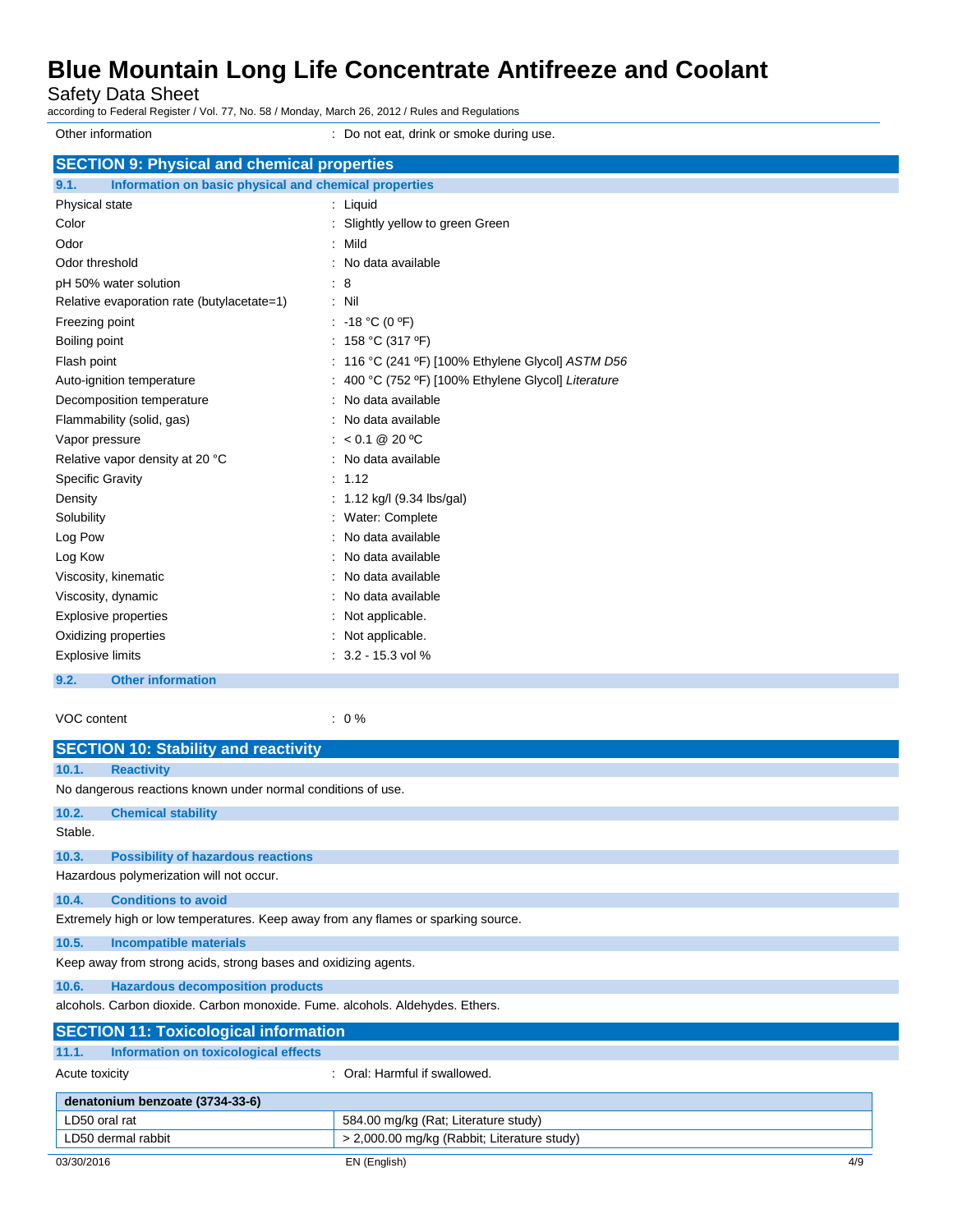Safety Data Sheet

according to Federal Register / Vol. 77, No. 58 / Monday, March 26, 2012 / Rules and Regulations

| denatonium benzoate (3734-33-6)                        |                                                                                                                                                   |  |  |
|--------------------------------------------------------|---------------------------------------------------------------------------------------------------------------------------------------------------|--|--|
| ATE US (oral)                                          | 584.00 mg/kg bodyweight                                                                                                                           |  |  |
| ethylene glycol (107-21-1)                             |                                                                                                                                                   |  |  |
| LD50 oral rat                                          | > 5,000.00 mg/kg (Rat; Literature study)                                                                                                          |  |  |
| ATE US (oral)                                          | 500.00 mg/kg bodyweight                                                                                                                           |  |  |
| diethylene glycol (111-46-6)                           |                                                                                                                                                   |  |  |
| LD50 dermal rabbit                                     | 11,890.00 mg/kg (Rabbit)                                                                                                                          |  |  |
| ATE US (oral)                                          | 500.00 mg/kg bodyweight                                                                                                                           |  |  |
| ATE US (dermal)                                        | 11,890.00 mg/kg bodyweight                                                                                                                        |  |  |
| Skin corrosion/irritation                              | Not classified                                                                                                                                    |  |  |
| Serious eye damage/irritation                          | Not classified                                                                                                                                    |  |  |
| Respiratory or skin sensitisation                      | Not classified                                                                                                                                    |  |  |
| Germ cell mutagenicity                                 | Not classified                                                                                                                                    |  |  |
| Carcinogenicity                                        | Not classified                                                                                                                                    |  |  |
| Reproductive toxicity                                  | : Suspected of damaging fertility or the unborn child.                                                                                            |  |  |
| Specific target organ toxicity (single exposure)       | : Not classified                                                                                                                                  |  |  |
| Specific target organ toxicity (repeated<br>exposure)  | : May cause damage to organs (kidneys) through prolonged or repeated exposure (oral).                                                             |  |  |
| Aspiration hazard                                      | : Not classified                                                                                                                                  |  |  |
| Potential adverse human health effects and<br>symptoms | Based on available data, the classification criteria are not met.                                                                                 |  |  |
| Symptoms/injuries after skin contact                   | : Causes skin irritation.                                                                                                                         |  |  |
| Symptoms/injuries after eye contact                    | : Causes serious eye damage.                                                                                                                      |  |  |
| Symptoms/injuries after ingestion                      | Swallowing a small quantity of this material will result in serious health hazard. The lethal dose<br>in humans is estimated to be 100 mL (3 oz). |  |  |

### **SECTION 12: Ecological information**

| 12.1.<br><b>Toxicity</b>        |                                               |  |
|---------------------------------|-----------------------------------------------|--|
| denatonium benzoate (3734-33-6) |                                               |  |
| LC50 fish 1                     | > 1,000.00 mg/l (LC50; 96 h; Salmo gairdneri) |  |
| EC50 Daphnia 1                  | 13.00 mg/l (EC50; 48 h; Daphnia magna)        |  |
| ethylene glycol (107-21-1)      |                                               |  |
| EC50 Daphnia 1                  | > 10,000.00 mg/l (EC50; 24 h)                 |  |
| LC50 fish 2                     | 40,761.00 mg/l (LC50; 96 h; Salmo gairdneri)  |  |
| diethylene glycol (111-46-6)    |                                               |  |
| LC50 fish 1                     | > 5,000.00 mg/l (LC50; 24 h)                  |  |
| EC50 Daphnia 1                  | > 10,000.00 mg/l (EC50; 24 h)                 |  |

#### **12.2. Persistence and degradability**

| denatonium benzoate (3734-33-6) |                                                                                                         |  |
|---------------------------------|---------------------------------------------------------------------------------------------------------|--|
| Persistence and degradability   | Biodegradability in water: no data available. No (test) data on mobility of the substance<br>available. |  |
| ethylene glycol (107-21-1)      |                                                                                                         |  |
| Persistence and degradability   | Readily biodegradable in water. Biodegradable in the soil.                                              |  |
| Biochemical oxygen demand (BOD) | 0.47 g $O_2$ /g substance                                                                               |  |
| Chemical oxygen demand (COD)    | 1.24 g O <sub>2</sub> /g substance                                                                      |  |
| <b>ThOD</b>                     | 1.29 g O2/g substance                                                                                   |  |
| 03/30/2016                      | EN (English)<br>5/9                                                                                     |  |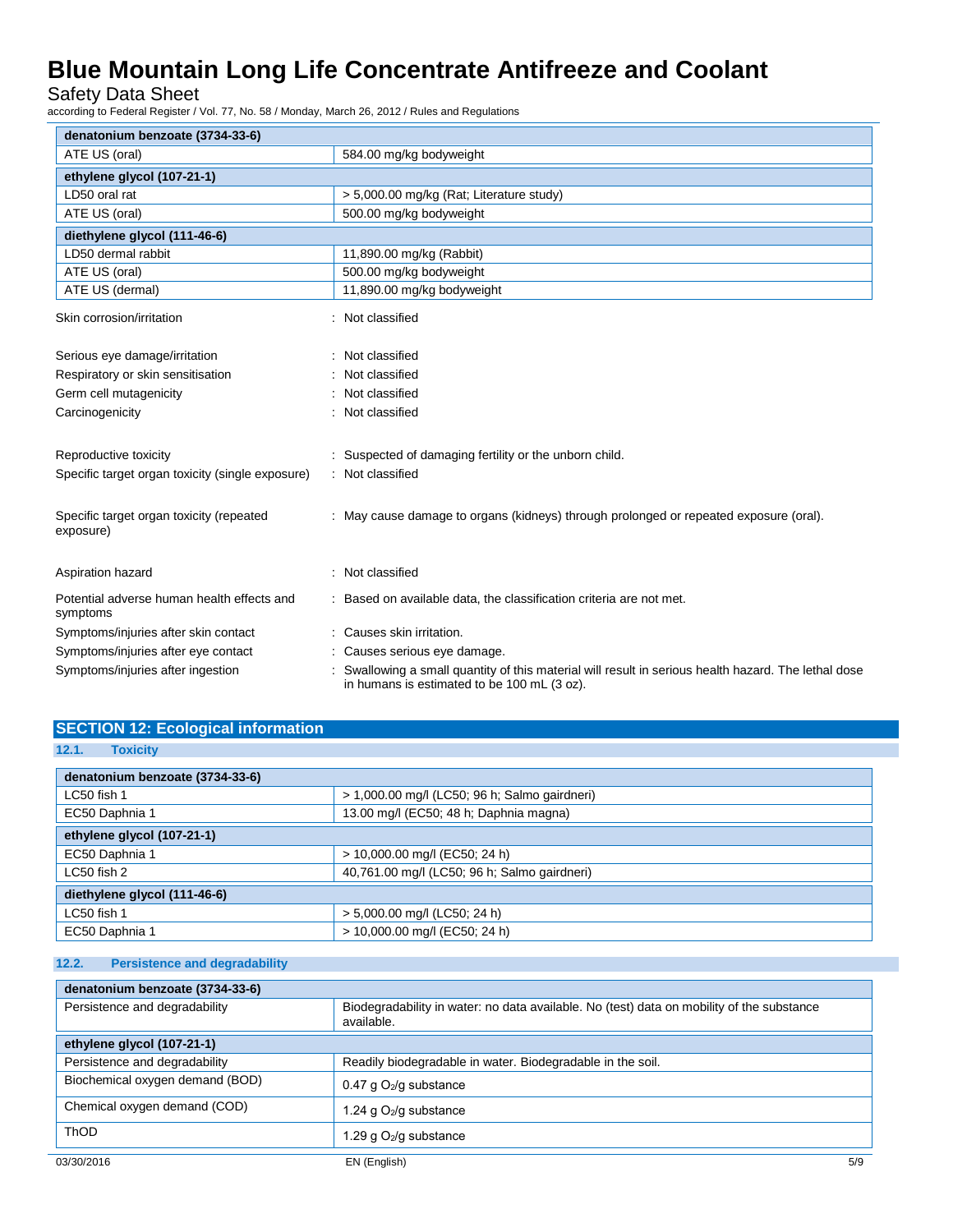Safety Data Sheet

according to Federal Register / Vol. 77, No. 58 / Monday, March 26, 2012 / Rules and Regulations

| ethylene glycol (107-21-1)      |                                                                                                             |  |
|---------------------------------|-------------------------------------------------------------------------------------------------------------|--|
| BOD (% of ThOD)<br>0.36         |                                                                                                             |  |
| diethylene glycol (111-46-6)    |                                                                                                             |  |
| Persistence and degradability   | Readily biodegradable in water. Biodegradable in the soil. Highly mobile in soil. Photolysis in<br>the air. |  |
| Biochemical oxygen demand (BOD) | $0.02$ g $O2/g$ substance                                                                                   |  |
| Chemical oxygen demand (COD)    | .51 g $O_2$ /g substance                                                                                    |  |
| <b>ThOD</b>                     | .51 g O <sub>2</sub> /g substance                                                                           |  |
| BOD (% of ThOD)                 | 0.02                                                                                                        |  |

#### **12.3. Bioaccumulative potential**

| denatonium benzoate (3734-33-6) |                                                                                                     |  |
|---------------------------------|-----------------------------------------------------------------------------------------------------|--|
| BCF fish 1                      | 1.4 - 3.6 (BCF; BCFBAF v3.00)                                                                       |  |
| Log Pow                         | 1.78 (Estimated value)                                                                              |  |
| Bioaccumulative potential       | Low potential for bioaccumulation (Log Kow $<$ 4).                                                  |  |
| ethylene glycol (107-21-1)      |                                                                                                     |  |
| BCF fish 1                      | 10.00 (BCF; 72 h)                                                                                   |  |
| BCF other aquatic organisms 1   | $0.21 - 0.6$ (BCF)                                                                                  |  |
| BCF other aquatic organisms 2   | 190.00 (BCF; 24 h)                                                                                  |  |
| Log Pow                         | -1.34 (Experimental value)                                                                          |  |
| Bioaccumulative potential       | Low potential for bioaccumulation (BCF $<$ 500).                                                    |  |
| diethylene glycol (111-46-6)    |                                                                                                     |  |
| BCF fish 1                      | 100.00 (BCF; Other; 3 days; Leuciscus melanotus; Static system; Fresh water; Experimental<br>value) |  |
| Log Pow                         | -1.98 (Calculated: Other)                                                                           |  |
| Bioaccumulative potential       | Low potential for bioaccumulation (BCF $<$ 500).                                                    |  |

#### **12.4. Mobility in soil**

| ethylene glycol (107-21-1)   |                                                                                                   |  |
|------------------------------|---------------------------------------------------------------------------------------------------|--|
| Surface tension              | 0.05 N/m (20 °C / 68 °F)                                                                          |  |
| diethylene glycol (111-46-6) |                                                                                                   |  |
| Surface tension              | $0.05$ N/m                                                                                        |  |
| Log Koc                      | Koc, SRC PCKOCWIN v1.66; 1; Calculated value; log Koc; SRC PCKOCWIN v1.66; 0;<br>Calculated value |  |

| 12.5.             | Other adverse effects    |                                       |
|-------------------|--------------------------|---------------------------------------|
|                   | Effect on ozone layer    | : No known effect on the ozone layer  |
|                   | Effect on global warming | : No known effects from this product. |
| Other information |                          | : Avoid release to the environment.   |

| <b>SECTION 13: Disposal considerations</b> |                                                                                                                                                  |
|--------------------------------------------|--------------------------------------------------------------------------------------------------------------------------------------------------|
| 13.1.<br>Waste treatment methods           |                                                                                                                                                  |
| Waste disposal recommendations             | : Dispose of contents/container to appropriate waste disposal facility, in accordance with<br>local/regional/national/international regulations. |
| Ecology - waste materials                  | : Avoid release to the environment.                                                                                                              |

### **SECTION 14: Transport information**

| <b>Department of Transportation (DOT)</b><br>In accordance with DOT |                                                                       |     |
|---------------------------------------------------------------------|-----------------------------------------------------------------------|-----|
| Transport document description                                      | : UN3082 Environmentally hazardous substances, liquid, n.o.s., 9, III |     |
| UN-No.(DOT)                                                         | : UN3082                                                              |     |
| 03/30/2016                                                          | EN (English)                                                          | 6/9 |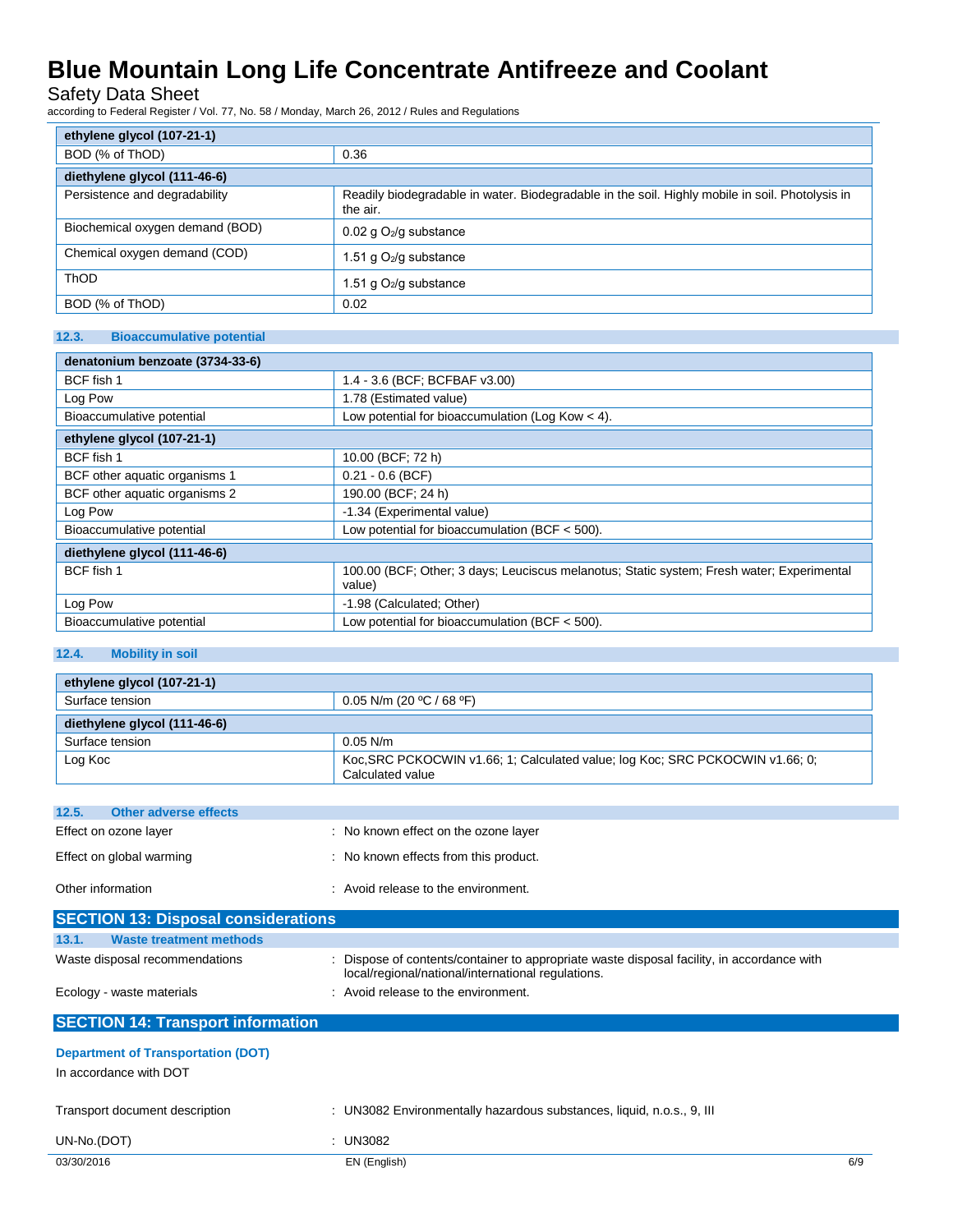Safety Data Sheet

according to Federal Register / Vol. 77, No. 58 / Monday, March 26, 2012 / Rules and Regulations

| Proper Shipping Name (DOT)                                                 | : Environmentally hazardous substances, liquid, n.o.s.                                                    |
|----------------------------------------------------------------------------|-----------------------------------------------------------------------------------------------------------|
| Class (DOT)                                                                | : 9 - Class 9 - Miscellaneous hazardous material 49 CFR 173.140                                           |
| Packing group (DOT)                                                        | : III - Minor Danger                                                                                      |
| Hazard labels (DOT)                                                        | : 9 - Class 9 (Miscellaneous dangerous materials)                                                         |
|                                                                            |                                                                                                           |
| DOT Packaging Non Bulk (49 CFR 173.xxx)                                    | : 203                                                                                                     |
| DOT Packaging Bulk (49 CFR 173.xxx)                                        | : 241                                                                                                     |
| DOT Symbols                                                                | : G - Identifies PSN requiring a technical name                                                           |
| DOT Packaging Exceptions (49 CFR 173.xxx)                                  | : 155                                                                                                     |
| DOT Quantity Limitations Passenger aircraft/rail<br>(49 CFR 173.27)        | : No limit                                                                                                |
| DOT Quantity Limitations Cargo aircraft only (49 : No limit<br>CFR 175.75) |                                                                                                           |
| DOT Vessel Stowage Location                                                | : A - The material may be stowed "on deck" or "under deck" on a cargo vessel and on a<br>passenger vessel |
| Other information                                                          | : Non Bulk: Not regulated by the US D.O.T. (in quantities under 5,000 lbs in any one inner<br>package).   |
|                                                                            |                                                                                                           |

#### **TDG**

**Refer to current TDG Canada for further Canadian regulations**

#### **Transport by sea**

Proper Shipping Name (IMDG) : Not regulated by IMDG (in quantites under 5,000 lbs in any one inner package)

#### **Air transport**

Proper Shipping Name (IATA) : Not regulated by IATA (in quantites under 5,000 lbs in any one inner package)

| 15.1. US Federal regulations                                                                                                                     |                                                                                                |  |
|--------------------------------------------------------------------------------------------------------------------------------------------------|------------------------------------------------------------------------------------------------|--|
| <b>Blue Mountain Long Life Concentrate Antifreeze and Coolant</b>                                                                                |                                                                                                |  |
| <b>EPA TSCA Regulatory Flag</b>                                                                                                                  | Toxic Substances Control Act (TSCA): The intentional ingredients of this<br>product are listed |  |
| denatonium benzoate (3734-33-6)                                                                                                                  |                                                                                                |  |
| Listed on the United States TSCA (Toxic Substances Control Act) inventory                                                                        |                                                                                                |  |
| ethylene glycol (107-21-1)                                                                                                                       |                                                                                                |  |
| Listed on the United States TSCA (Toxic Substances Control Act) inventory<br>Subject to reporting requirements of United States SARA Section 313 |                                                                                                |  |
| <b>EPA TSCA Regulatory Flag</b>                                                                                                                  | T - T - indicates a substance that is the subject of a Section 4 test rule under TSCA          |  |
| <b>CERCLA RQ</b>                                                                                                                                 | $5000$ $lb(s)$                                                                                 |  |
| SARA Section 311/312 Hazard Classes                                                                                                              | Immediate (acute) health hazard                                                                |  |
|                                                                                                                                                  | Delayed (chronic) health hazard                                                                |  |
|                                                                                                                                                  | Ethylene glycol is subject to Tier I and/or Tier II annual inventory reporting                 |  |
| SARA Section 313 - Emission Reporting                                                                                                            | Ethylene glycol is subject to Form R Reporting requirements.                                   |  |
| diethylene glycol (111-46-6)                                                                                                                     |                                                                                                |  |
| Listed on the United States TSCA (Toxic Substances Control Act) inventory                                                                        |                                                                                                |  |
|                                                                                                                                                  |                                                                                                |  |
| potassium 2-ethylhexanoate (3164-85-0)                                                                                                           |                                                                                                |  |
| Listed on the United States TSCA (Toxic Substances Control Act) inventory                                                                        |                                                                                                |  |

**15.2. International regulations**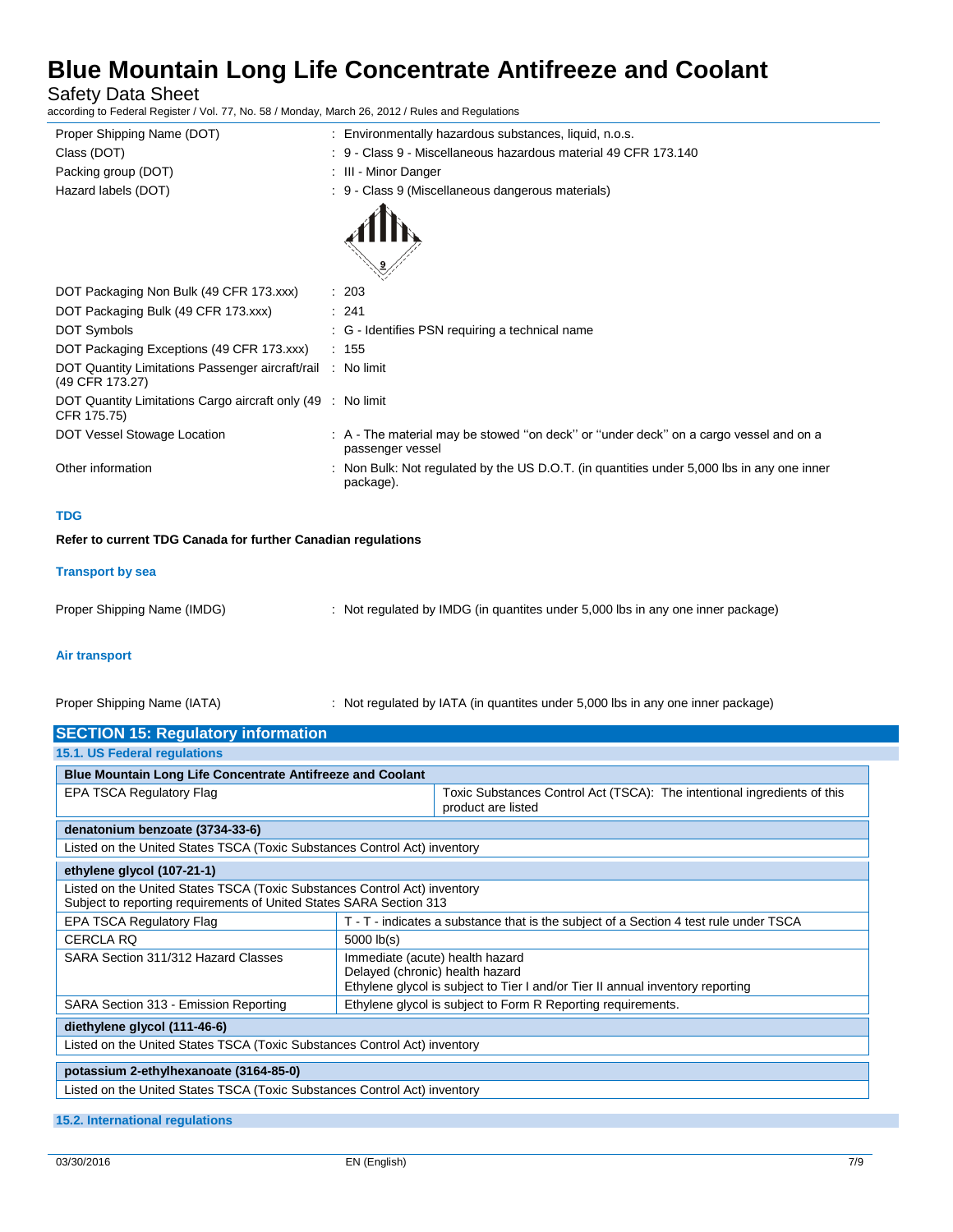Safety Data Sheet

according to Federal Register / Vol. 77, No. 58 / Monday, March 26, 2012 / Rules and Regulations

| CANADA                                                            |  |                                                                                                                                                                                                                                                      |
|-------------------------------------------------------------------|--|------------------------------------------------------------------------------------------------------------------------------------------------------------------------------------------------------------------------------------------------------|
| <b>Blue Mountain Long Life Concentrate Antifreeze and Coolant</b> |  |                                                                                                                                                                                                                                                      |
| WHMIS Classification                                              |  | This SDS has been prepared according to the criteria of the Hazardous Products Regulations<br>(HPR) (WHMIS 2015) and the SDS contains all of the information required by the HPR.<br>Applicable GHS information is listed in section 2.2 of this SDS |

#### **EU-Regulations**

**CANADA**

No additional information available

#### **National regulations**

| <b>Blue Mountain Long Life Concentrate Antifreeze and Coolant</b>         |
|---------------------------------------------------------------------------|
| DSL (Canada): The intentional ingredients of this product are listed      |
| ECL (South Korea): The intentional ingredients of this product are listed |
| EINECS (Europe): The intentional ingredients of this product are listed   |
| ENCS (Japan): The intentional ingredients of this product are listed      |

#### **15.3. US State regulations**

California Proposition 65 - This product contains, or may contain, substance(s) known to the state of California to cause cancer, developmental toxicity and/or reproductive toxicity

| ethylene glycol (107-21-1)                                  |                                                                   |                                                                              |                                                                            |                                      |
|-------------------------------------------------------------|-------------------------------------------------------------------|------------------------------------------------------------------------------|----------------------------------------------------------------------------|--------------------------------------|
| U.S. - California -<br>Proposition 65 -<br>Carcinogens List | U.S. - California -<br>Proposition 65 -<br>Developmental Toxicity | U.S. - California -<br>Proposition 65 -<br>Reproductive Toxicity -<br>Female | U.S. - California -<br>Proposition 65 -<br>Reproductive Toxicity -<br>Male | Non-significant risk<br>level (NSRL) |
| No                                                          | Yes                                                               | No                                                                           | No                                                                         |                                      |

| ethylene glycol (107-21-1)                                                                                   |
|--------------------------------------------------------------------------------------------------------------|
| U.S. - Massachusetts - Right To Know List                                                                    |
| U.S. - New Jersey - Right to Know Hazardous Substance List<br>U.S. - Pennsylvania - RTK (Right to Know) List |
|                                                                                                              |
| diethylene glycol (111-46-6)                                                                                 |
| U.S. - Pennsylvania - RTK (Right to Know) - Environmental Hazard List                                        |

#### **SECTION 16: Other information**

Revision date : 03/30/2016

#### Full text of H-statements:

| H302 | Harmful if swallowed                                     |
|------|----------------------------------------------------------|
| H315 | Causes skin irritation                                   |
| H319 | Causes serious eye irritation                            |
| H335 | May cause respiratory irritation                         |
| H361 | Suspected of damaging fertility or the unborn child      |
| H373 | May cause damage to organs through prolonged or repeated |
|      | exposure                                                 |

- NFPA health hazard **in the state of the COV** in the Exposure could cause irritation but only minor residual injury even if no treatment is given.
- 
- NFPA fire hazard **in the state of the state of the state of the state of the state of the state of the SNS** in 1 Must be preheated before ignition can occur.
- NFPA reactivity **interpretatal reactivity** : 0 Normally stable, even under fire exposure conditions, and are not reactive with water.